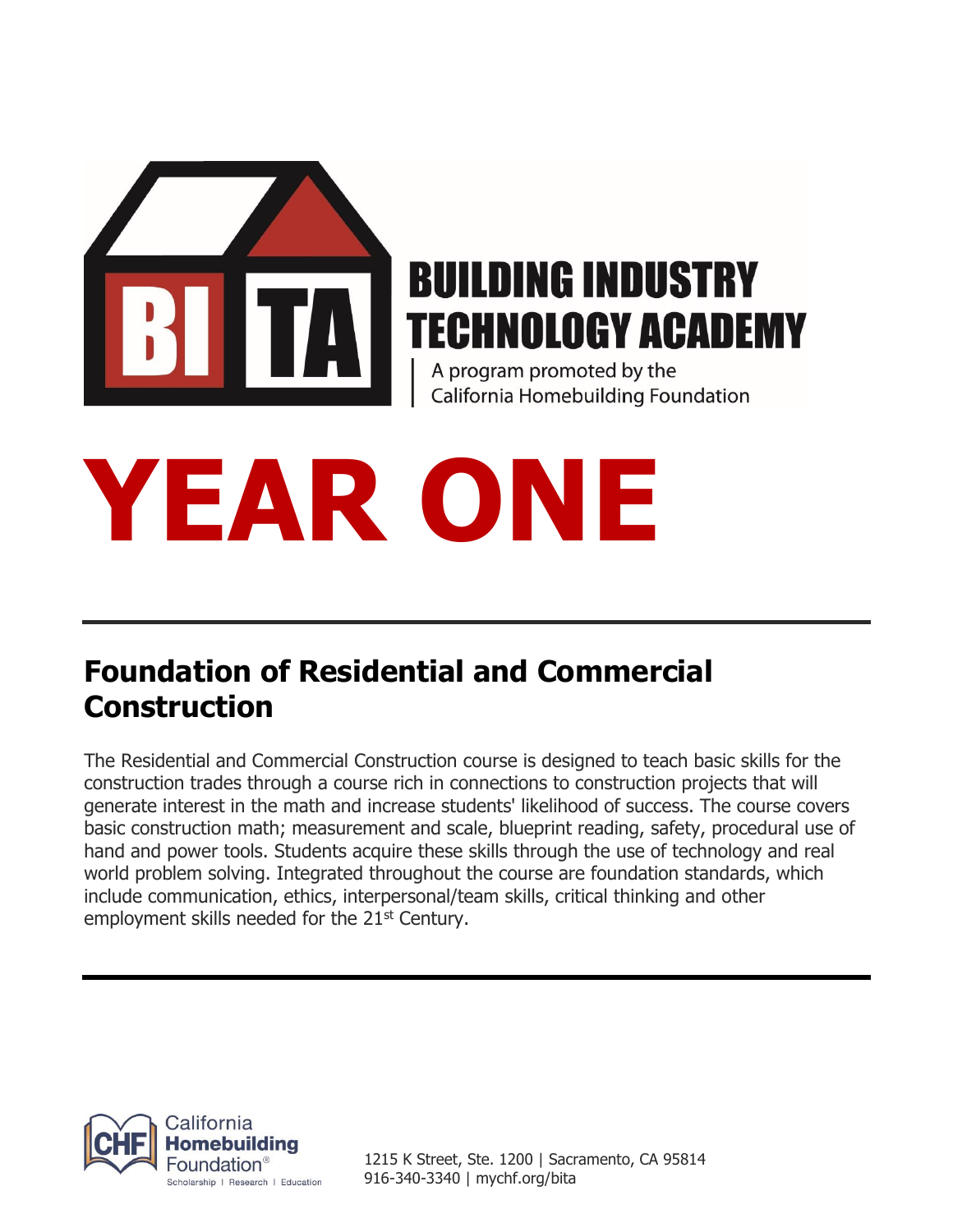

## **Table of Contents**

| UNIT 14: CONSTRUCTION COMPANY ORGANIZATION AND OPERATIONS |
|-----------------------------------------------------------|
|                                                           |
|                                                           |
| <b>APPENDIX.</b><br>. <b>A-1</b>                          |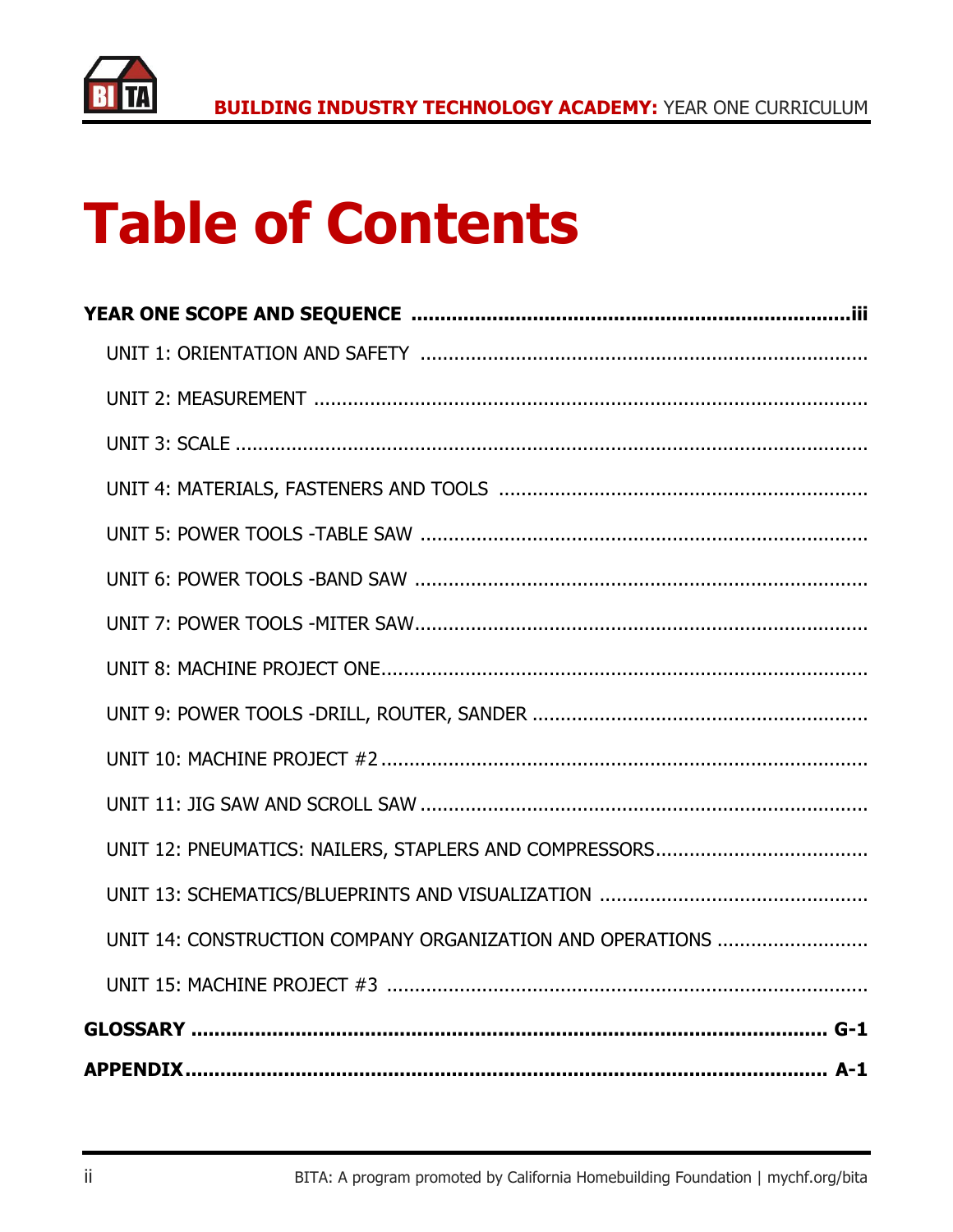

## **YEAR 1: Scope and Sequence**

## **UNIT 1: Orientation and Safety**

#### **Estimated Number of Class Periods: 9**

#### **Learning Objectives:**

- Identify general shop safety practices/expectations.
- Demonstrate knowledge of a safe attitude.
- Answer questions concerning occupational safety based on graphic information.
- Recognize the different types and components of graphs.
- Use various strategies in the interpretation of information presented visually.
- Use data analysis/statistics to make generalizations about occupational safety in differing fields.
- Recognize terms that are commonly used in the analysis of data and statistics.
- Identify the key factors that facilitate effective group/team operation.

## **UNIT 2: Measurement**

#### **Estimated Number of Class Periods: 10**

#### **Learning Objectives:**

- Identify the five major math disciplines used in the construction industry.
- Identify and correctly spell measurement terminology
- Use both standard and metric units in determining given lengths using a tape measure.
- Identify proper, improper fractions and mixed numbers.
- Convert improper fractions and mixed numbers back and forth.
- Identify the LCD, and borrow from whole numbers in the addition and subtraction of fractions.
- Convert fractions into decimals.
- Add any two mixed numbers using only a tape measure.

## **Unit 3: Scale**

#### **Estimated Number of Class Periods: 11**

- Define the meanings of the words scale, ratio, proportion, and scale factor
- Measure given lengths in given scales using an architect's rule/scale
- Read a scale drawing.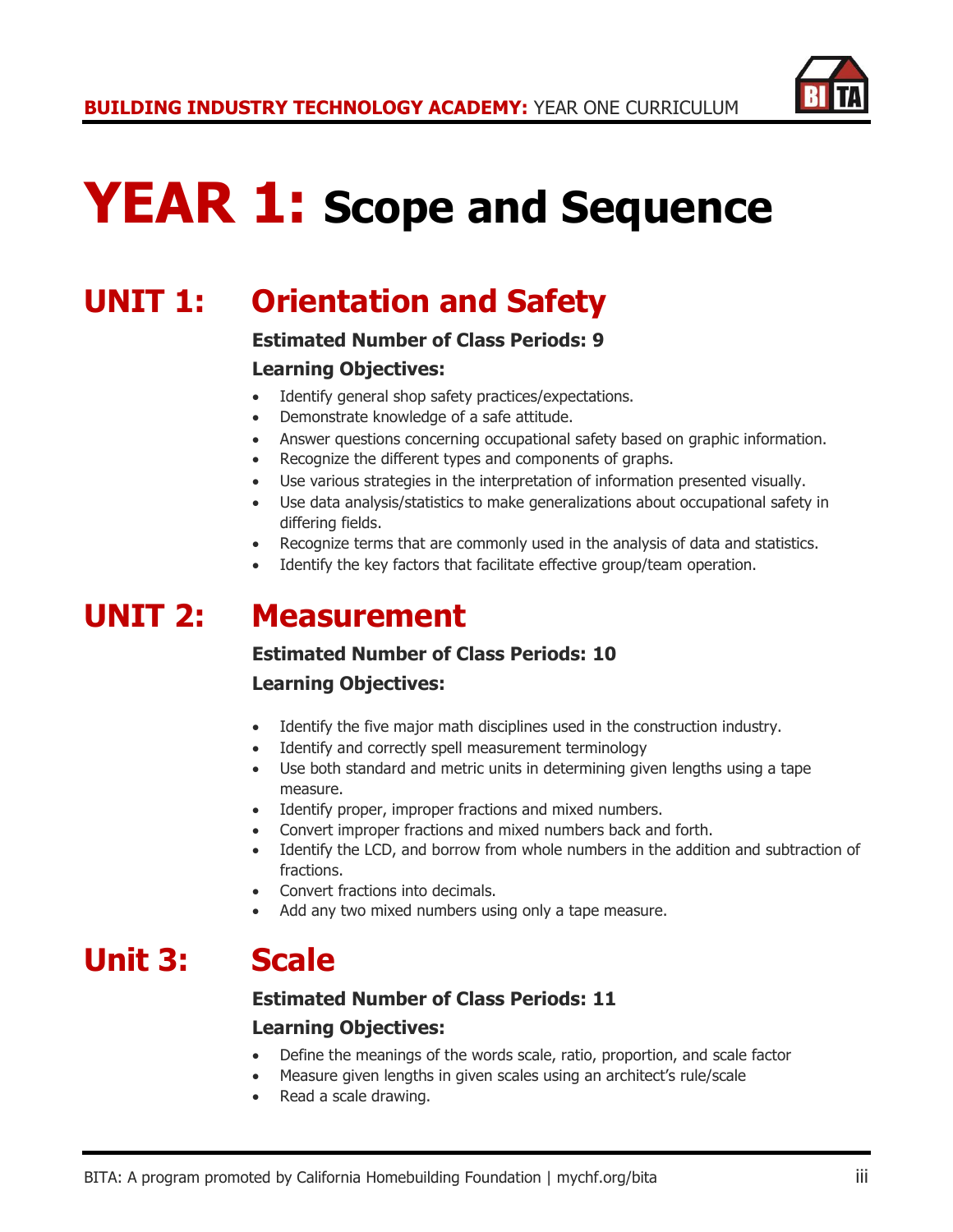

- Find a scaling factor when scaling an object.
- Apply measurement procedures in context and then translating those measurements to a scale drawing.
- Understand that a scale drawing is two-dimensional drawing that accurately represents an object and is mathematically similar to the object.
- Use google sketch up (cad), build a three-dimensional object based on twodimensional drawings.
- Build to scale a model tiny house that includes the floor, walls, windows and door

## **UNIT 4: Materials, Fasteners and Tools**

#### **Estimated Number of Class Periods: 24**

#### **Learning Objectives:**

- Identify tree species and recognize a hard or soft wood based on the physical properties of the tree.
- Correctly identify and spell the 12 primary physiological tree terms.
- Identify the three basic steps involved in turning a tree into lumber.
- Support their opinion on past and current Forestry practices.
- Take notes using the Cornell Notes format.
- Formulate and express an opinion using support from what they have read and seen.
- Explain the history/development of glues, nails, and screws; their attributes and applications.
- Identify 5 types of nails/brads 1) common nail, 2) sinker, 3) finish nail, 4) brad (nail), and the 5) pin.
- Identify the major woodworking hand tools and their proper function/use.
- Demonstrate the proper use of the major woodworking hand tools.
- Obtain and apply information found in working drawings to a given project

## **UNIT 5: Power Tool – Table Saw**

#### **Estimated Number of Class Periods: 6**

- Identify each of the major components of the Table Saw, and their purpose.
- Describe the uses of the Table Saw.
- Demonstrate the safe operation of the Table Saw.
- Identify each of the major components of the Radial-Arm Saw and their purpose.
- Describe the use and operation of the Radial-Arm Saw.
- Demonstrate the safe operation of the Radial-Arm Saw.
- Recognize machine design factors that lead to "Lefty's" having a higher incidence of accidents than "Righty's."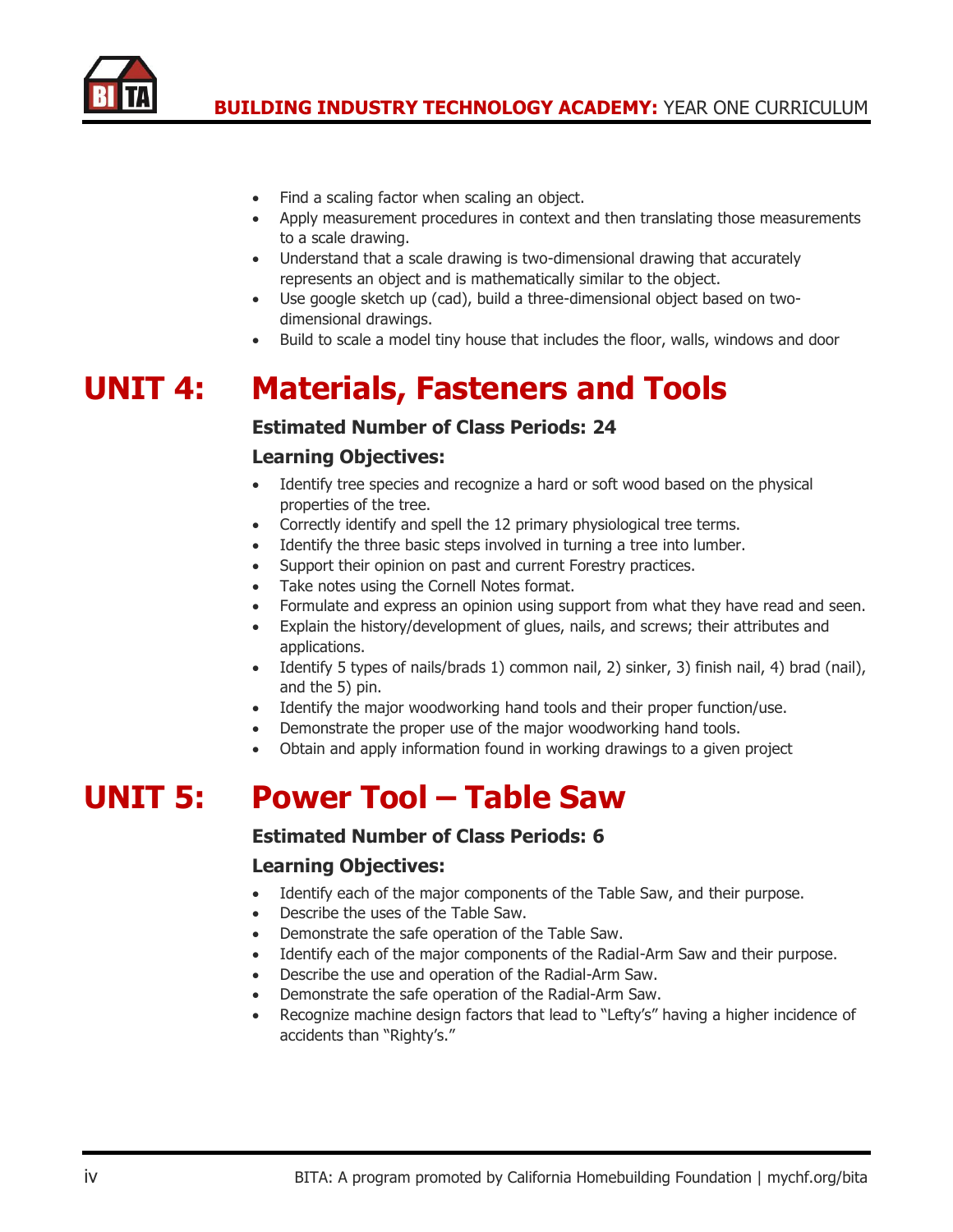

## **UNIT 6: Power Tool – Band Saw**

**Estimated # of Class Periods: 4**

#### **Learning Objectives:**

- Identify each of the major components of the Band Saw and their purpose.
- Describe the use and operation of the Band Saw.
- Demonstrate the safe operation of the Band Saw.

## **UNIT 7: Power Tool – Miter Saw**

#### **Estimated # of Class Periods: 3**

#### **Learning Objectives:**

- Identify each of the major components of the Miter saw, and their purpose.
- Describe the uses of the Miter saw.
- Demonstrate the safe operation of the Miter Saws.

## **UNIT 8: Machine Project # 1**

#### **Estimated # of Class Periods: 15**

#### **Learning Objectives:**

- Identify blueprints, bluelines, and CAD prints
- Obtain the information they need from a schematic, or working drawing.
- Develop a bill-of-materials.
- Build a three-dimensional object based on two-dimensional drawings.

## **UNIT 9: Drill Router Sander**

#### **Estimated # of Class Periods: 12**

- Identify the Router, Disc and Palm Sanders, the cordless Driver/Drill, and their major components.
- Demonstrate the safe operation of each tool.
- Identify/describe the six primary drill bits (Twist, Auger, Forstner, Spade/Butterfly, Hole Saw, and Self-Feed) used in the construction industry, and their uses.
- Identify the three basic router bits (Mortising [straight], Round-Over, (Rabbeting) used in the shop.
- Identify Aluminum Oxide and Garnet sandpaper, and describe their attributes/differences.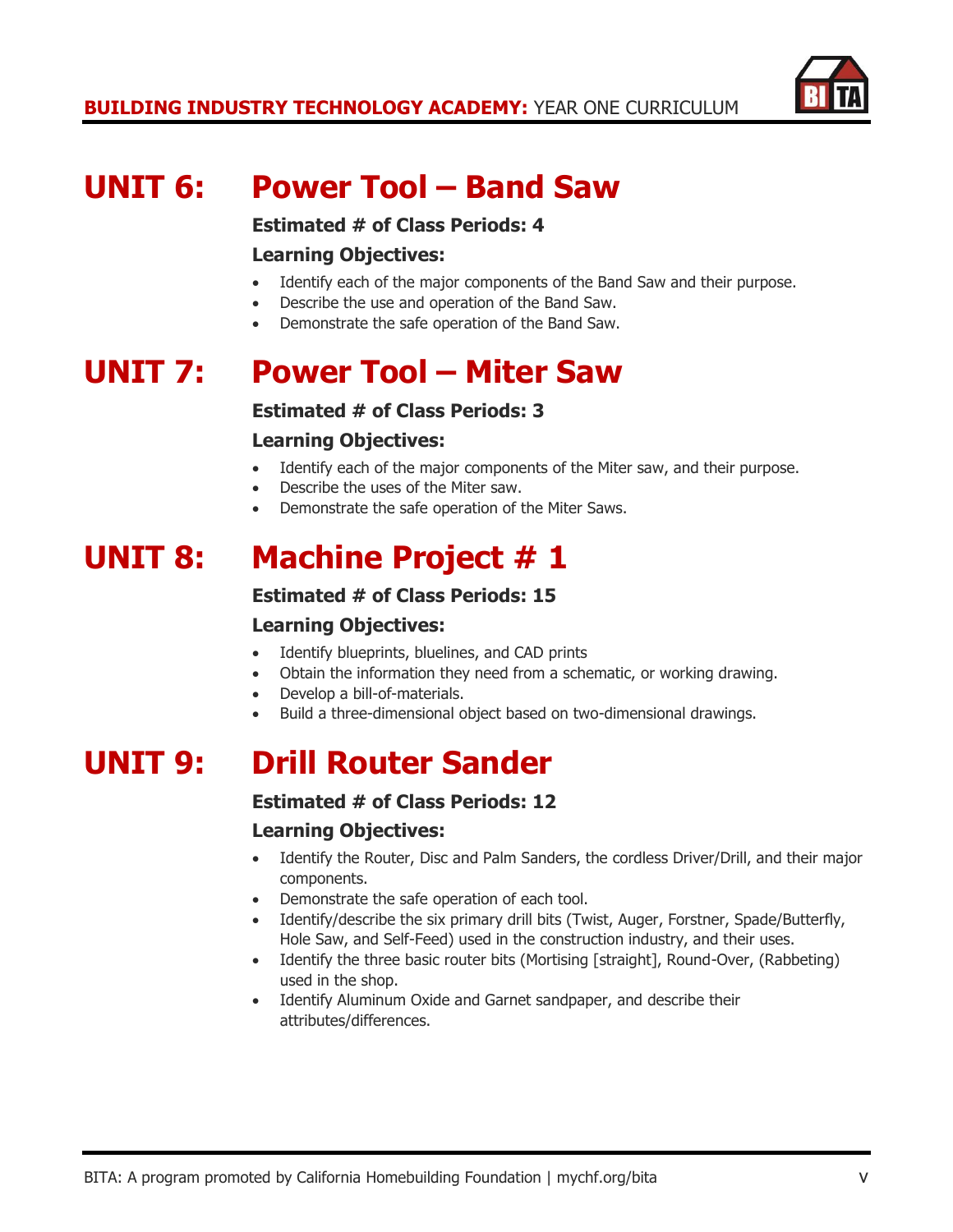

## **UNIT 10: Machine Project #2**

#### **Estimated # of Class Periods: 12**

#### **Learning Objectives:**

- Identify blueprints, bluelines, and CAD prints
- Obtain the information they need from a schematic, or working drawing.
- Develop a bill-of-materials.
- Build a three-dimensional object based on two-dimensional drawings.

## **UNIT 11: Jig Saw and Scroll Saw**

#### **Estimated Number of Class Periods: 5**

#### **Learning Objectives:**

- Identify the components on the Jigsaw and the Scroll Saw.
- Demonstrate the safe operation of each tool.

## **UNIT 12: Pneumatics: Nailers, Staplers and Compressors**

#### **Estimated Number of Class Periods: 8**

#### **Learning Objectives:**

- Identify the major components of both the pneumatic nailer and stapler.
- Demonstrate the safe operation of each tool.
- Identify/describe the different types of nailers and staplers and their use.
- Identify several (min.3) uses for each type of tool.
- Demonstrate basic compressor operations and safety.

## **UNIT 13: Schematics/Blueprints and Visualization**

#### **Estimated Number of Class Periods: 4**

- Identify the five components of a set of residential blueprints. (Plans, Elevations, Sections, Details and Specifications)
- Describe the differences between the five components of residential blueprints.
- Draw a 3D object in 3 different elevations